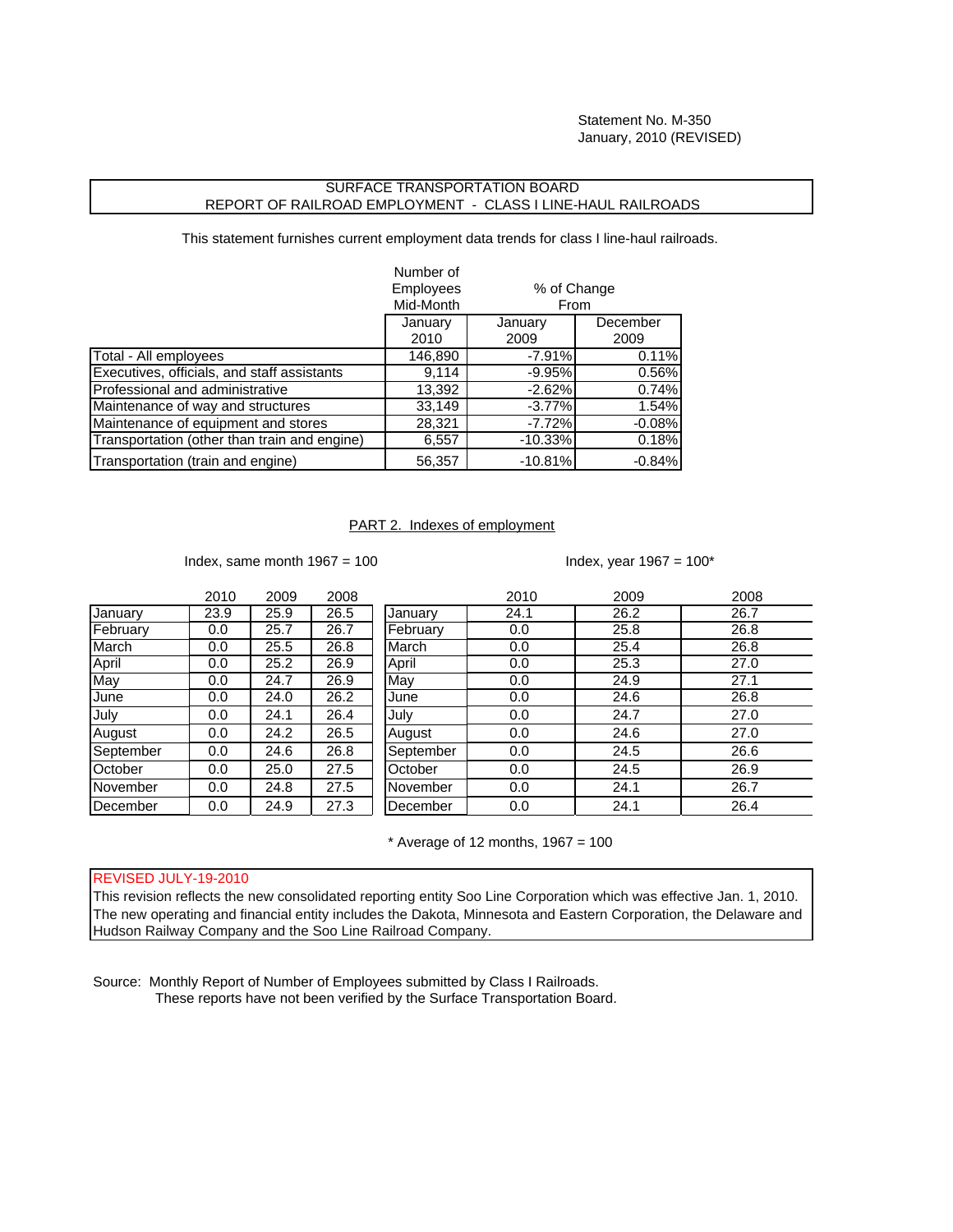| <b>CARRIER</b><br>January, 2010 (REVISED) |                                 | L <sub>100</sub> | L200   | L300   | L 400  | L500  | L600   | TOTAL   |
|-------------------------------------------|---------------------------------|------------------|--------|--------|--------|-------|--------|---------|
| <b>BNSF</b>                               | 130500                          | 1.723            | 3.719  | 7.901  | 6,899  | 1.422 | 13.100 | 34,764  |
| <b>CSX</b>                                | 121500                          | 1.163            | 2.624  | 6.047  | 5,023  | 1.742 | 10.118 | 26,717  |
| CN/GT                                     | 114900                          | 376              | 493    | 1,778  | 851    | 376   | 1,929  | 5,803   |
|                                           | (Includes all CN US Operations) |                  |        |        |        |       |        |         |
| <b>KCS</b>                                | 134500                          | 286              | 343    | 451    | 362    | 79    | 1.204  | 2.725   |
| <b>NS</b>                                 | 117100                          | 1.885            | 2.674  | 5.914  | 5.297  | 1.387 | 10.503 | 27,660  |
| <b>SOO</b>                                | 137700                          | 224              | 415    | 850    | 535    | 152   | 1.411  | 3,587   |
| UP                                        | 139400                          | 3,457            | 3.124  | 10.208 | 9.354  | 1.399 | 18.092 | 45,634  |
|                                           |                                 |                  |        |        |        |       |        |         |
| <b>TOTAL</b>                              |                                 | 9.114            | 13.392 | 33.149 | 28.321 | 6.557 | 56.357 | 146.890 |
|                                           |                                 |                  |        |        |        |       |        |         |
| <b>NRPC</b>                               | 103000                          | 1.400            | 4.798  | 2.875  | 4.916  | 2.819 | 3.364  | 20.172  |

|              | January       | January |               |               | % Change |  |  |
|--------------|---------------|---------|---------------|---------------|----------|--|--|
|              | 2010          | 2009    | 2009          | Year          | Month    |  |  |
| L 100        | 9,114         | 10,121  | 9,063         | $-9.95%$      | 0.56%    |  |  |
|              |               |         |               |               |          |  |  |
| L200         | 13,392        | 13,753  | 13,294        | $-2.62%$      | 0.74%    |  |  |
| L300         | 33,149        | 34,449  | 32,646        | $-3.77%$      | 1.54%    |  |  |
| L400         | 28,321        | 30,689  | 28,344        | $-7.72%$      | $-0.08%$ |  |  |
| L500         | 6,557         | 7,312   | 6,545         | $-10.33%$     | 0.18%    |  |  |
| L600         | 56,357        | 63,187  | 56,833        | $-10.81%$     | $-0.84%$ |  |  |
| <b>TOTAL</b> | 146,890       | 159,511 | 146,725       | $-7.91%$      | 0.11%    |  |  |
|              |               |         |               | Ratio         | Ratio    |  |  |
|              | 1967          |         | 2010          | Corresp.      | Average  |  |  |
|              | <b>Months</b> |         | <b>Months</b> | <b>Months</b> | Month    |  |  |
| January      | 614,766       |         | 159,511       | 23.9          | 24.1     |  |  |
| February     | 610,335       |         | 0             | 0.0           | 0.0      |  |  |
| March        | 608,751       |         | 0             | 0.0           | 0.0      |  |  |
| April        | 611,136       |         | 0             | 0.0           | 0.0      |  |  |
| May          | 613,824       |         | 0             | 0.0           | 0.0      |  |  |
| June         | 624,153       |         | 0             | 0.0           | 0.0      |  |  |
| July         | 623,096       |         | 0             | 0.0           | 0.0      |  |  |
| August       | 619,419       |         | 0             | 0.0           | 0.0      |  |  |
| September    | 606,714       |         | 0             | 0.0           | 0.0      |  |  |
| October      | 597,271       |         | 0             | 0.0           | 0.0      |  |  |
| November     | 593,568       |         | 0             | 0.0           | 0.0      |  |  |
| December     | 590,100       |         | 0             | 0.0           | 0.0      |  |  |
|              |               |         |               |               |          |  |  |

Source: Monthly Report of Number of Employees submitted by Class I Railroads. These reports have not been verified by the Surface Transportation Board.